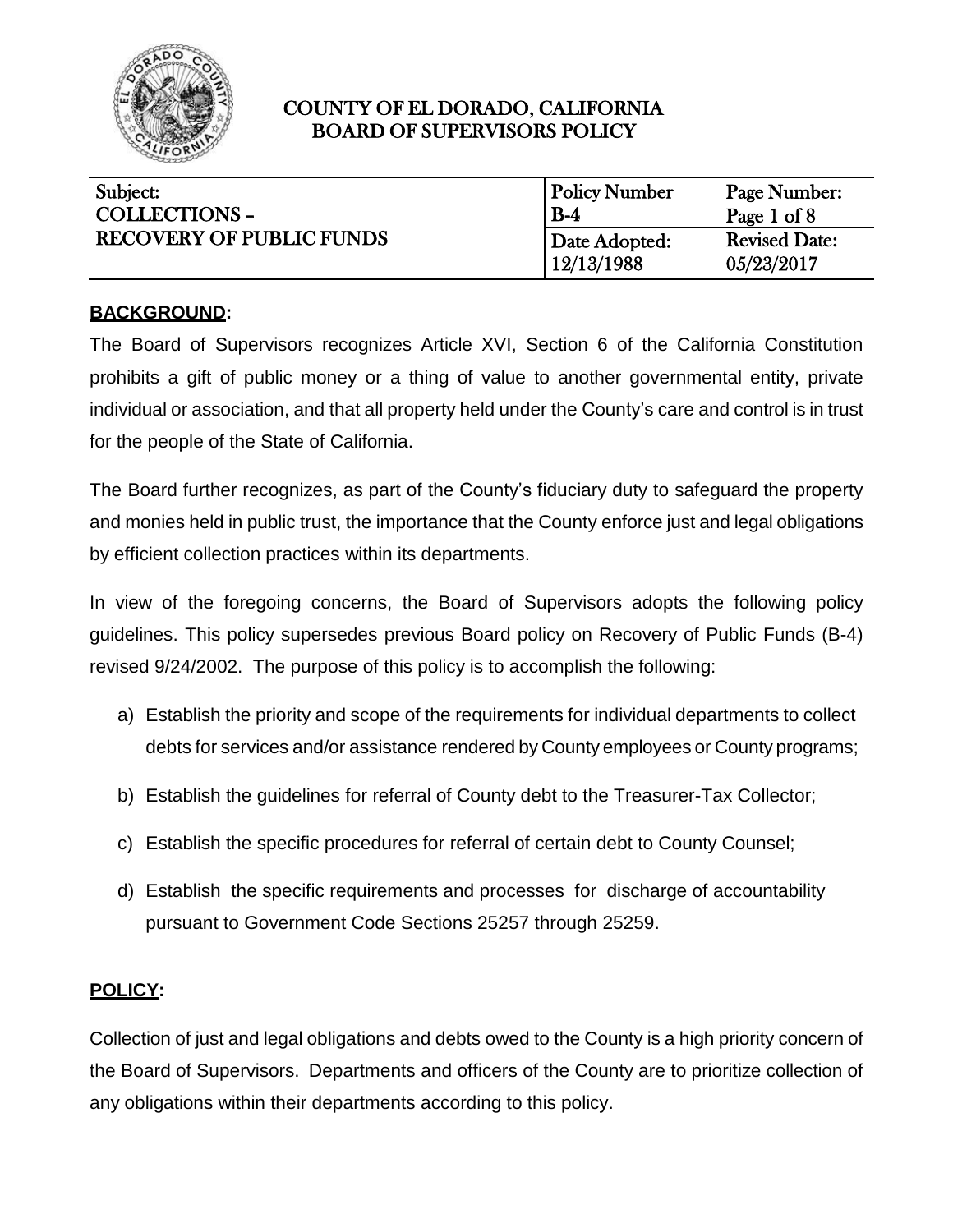

| Subject:                        | <b>Policy Number</b> | Page Number:           |
|---------------------------------|----------------------|------------------------|
| <b>COLLECTIONS -</b>            | $B-4$                | Page $2 \text{ of } 8$ |
| <b>RECOVERY OF PUBLIC FUNDS</b> | Date Adopted:        | <b>Revised Date:</b>   |
|                                 | 12/13/1988           | 05/23/2017             |

This policy shall not apply to those debts and obligations for which a specified collection procedure exists under federal, state, or local laws, statutes, or regulations; for example, the billing and collection of property taxes or the course of action required in the event of non-payment.

### **I. INDIVIDUAL COUNTY DEPARTMENT DEBT COLLECTION**

- a) Departments are directed to bill the recipient of services or monies for which an obligation to repay the County is incurred as soon as possible or within thirty (30) days from the date such services or monies are provided.
- b) If not paid within thirty (30) days from the initial billing, a second billing shall be prepared and sent.
- c) If full payment is not received within 90 days from the date services were initially provided, the department shall refer the case to the Treasurer-Tax Collector to enforce the obligation.
- d) If the Treasurer-Tax Collector rejects the debt, the debt remains the responsibility of the originating department until the debt is collected in full or the department head is discharged from accountability as detailed in section IV of this policy.
- e) Health and Human Services Agency

Multiple governmental regulations, standards, and procedures govern the various programs administered by the Health and Human Services Agency (HHSA). Collection regulations for HHSA programs can be complex and subject to revision by the funding agency and the state or the federal government and are beyond the control of the County.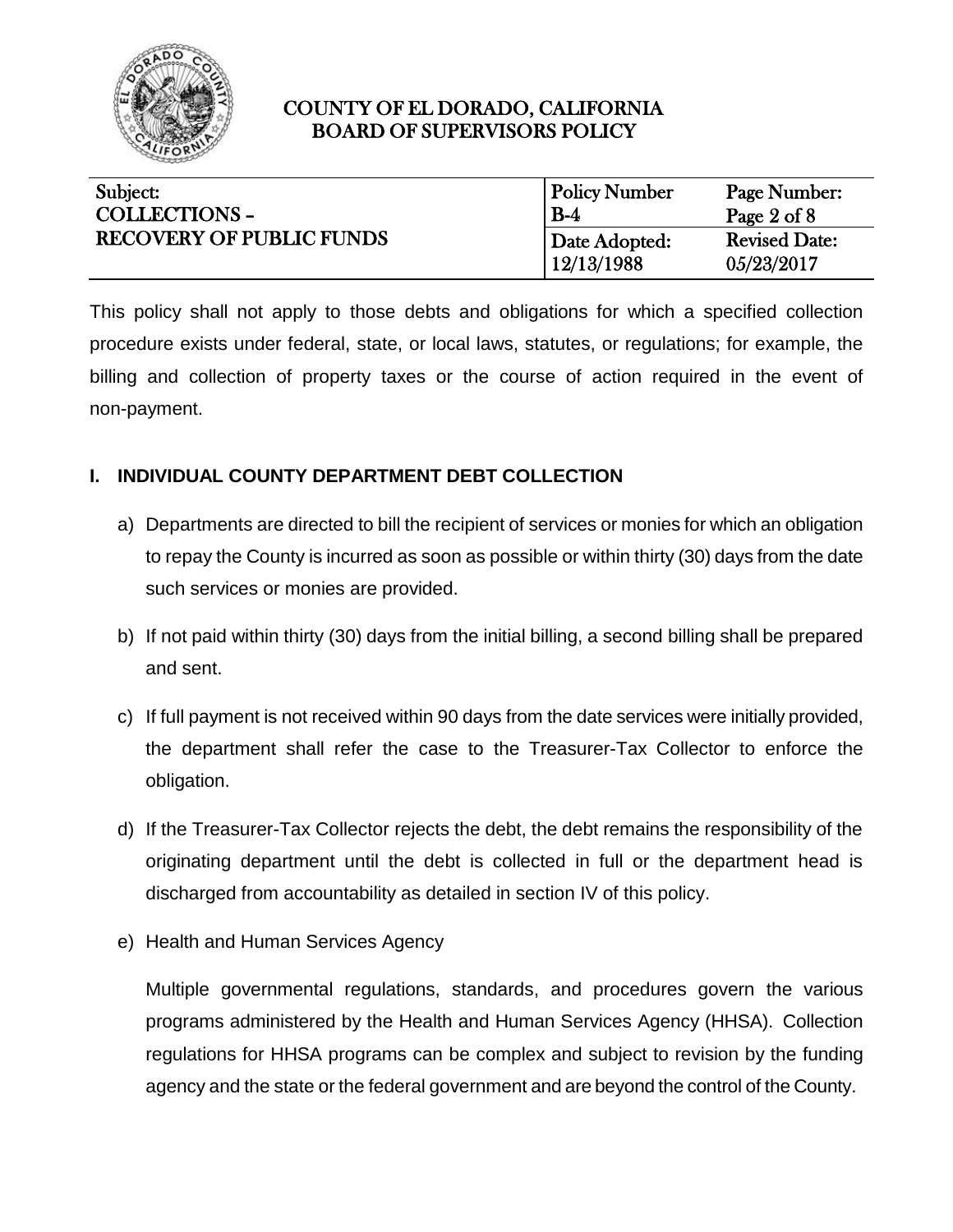

| Subject:                        | <b>Policy Number</b> | Page Number:         |
|---------------------------------|----------------------|----------------------|
| <b>COLLECTIONS -</b>            | $B-4$                | Page 3 of 8          |
| <b>RECOVERY OF PUBLIC FUNDS</b> | Date Adopted:        | <b>Revised Date:</b> |
|                                 | 12/13/1988           | 05/23/2017           |

HHSA has primary responsibility for collection activities and maintains a collections specialist on staff to coordinate collection efforts on behalf of HHSA administered programs. HHSA shall have discretion in determining when a case is referred to the Treasurer-Tax Collector for further collection enforcement as collection requirements and circumstances vary by program. HHSA programs that do not have specialized collection requirements or circumstances shall comply with Sections a) through c) as noted above.

HHSA shall maintain written departmental policies and procedures for collections activities that deviate from those outlined in this policy. Such policies and procedures shall be subject to periodic review by state or federal funding agencies or the County Auditor-Controller.

i. Health Care Services

A host of complex insurance and governmental regulations, standards and procedures, governs the health care insurance industry. In addition, various contracts and agreements obligate the County to accept partial payments from certain governmental payers as payment in full for health care services. Billing and collection practices are governed and regulated by both State and Federal regulations. Such billing and collection regulations are dynamic in nature and are subject to frequent revision beyond the scope and control of the County. In practice, each payer type requires a unique claims process and payment time frame. Additionally, a hierarchy of payers exists that require claims to be submitted for payment or denial by a certain payer before a claim can be submitted to the next level payer.

The HHSA has primary responsibility for collection on these accounts. Due to the complex nature of these claims and the requirement for a unique skill set on the part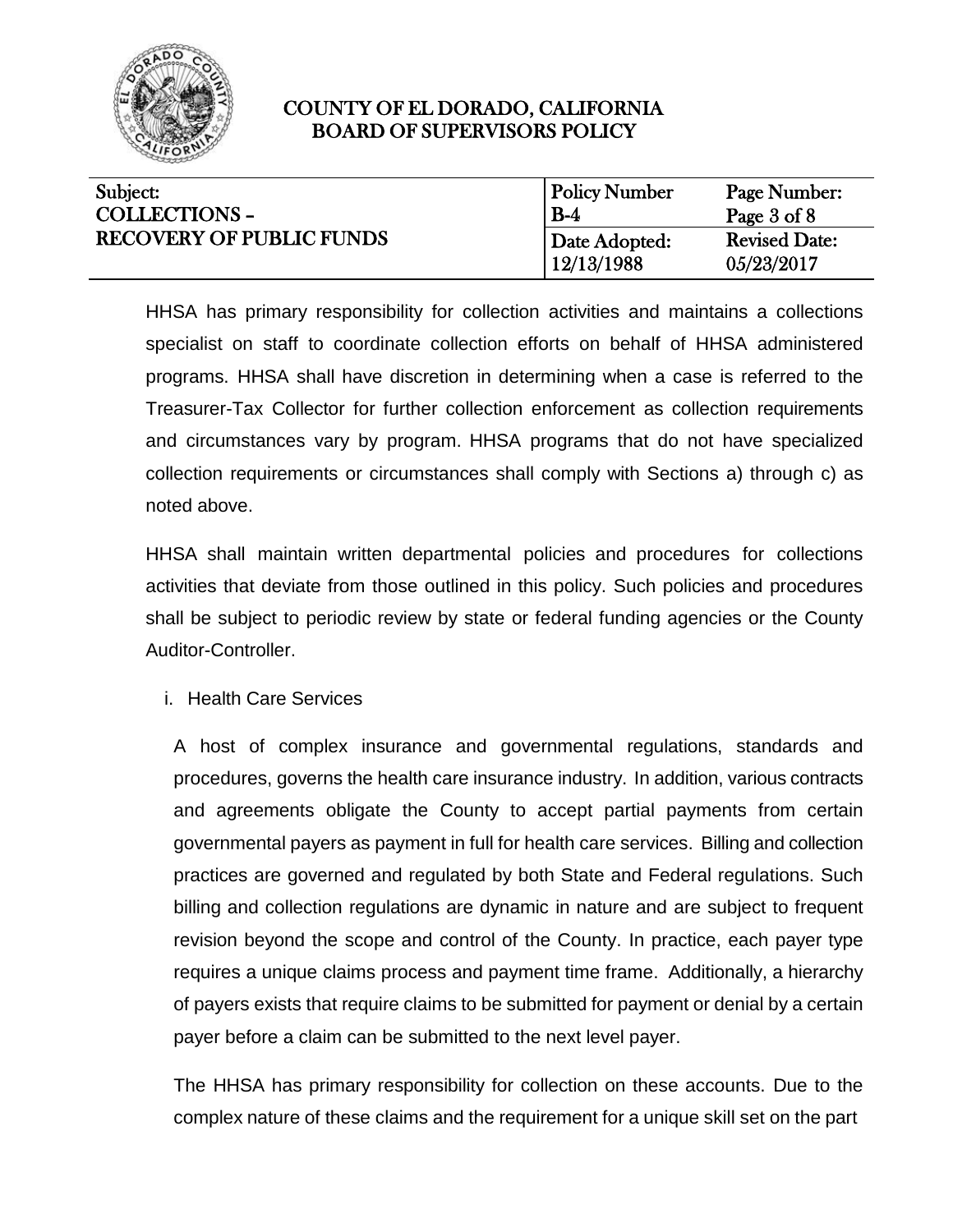

| Subject:                        | <b>Policy Number</b> | Page Number:         |
|---------------------------------|----------------------|----------------------|
| <b>COLLECTIONS -</b>            | $B-4$                | Page 4 of 8          |
| <b>RECOVERY OF PUBLIC FUNDS</b> | Date Adopted:        | <b>Revised Date:</b> |
|                                 | 12/13/1988           | 05/23/2017           |

of the payment processor, HHSA may utilize the services of the Treasurer-Tax Collector or may contract with a third party billing entity to provide initial and delinquent payment processing and billing services.

In many cases, the County is legally and/or contractually prohibited from collecting an amount greater than the amount authorized by a governmental payer (i.e. Medi-Cal and Medicare). In those instances, HSD or its designee is authorized to adjust (decrease) the balance due based on the maximum payment authorized by such payer as a collection allowance, exclusive of any client "share of cost" or co-pay amount. As an example, Medi-Cal claims are paid at the State Maximum Allowable Rate (SMA) which is typically less than the billed amount. The difference between the original billing and the SMA payment would be adjusted as a collection allowance.

# **II. REFERRAL TO TREASURER-TAX COLLECTOR FOR COLLECTION**

- a) All Departments are required to complete the Revenue Recovery Referral Form when forwarding debts to the Treasurer-Tax Collector for collection enforcement.
- b) The Treasurer-Tax Collector shall review each request and either accept or reject the debts. If an account is rejected it shall be returned to the requesting Department for further action.
- c) Following referral of debt to the Treasurer-Tax Collector, should the Department receive oral or written notice that a debtor has filed an action or proceeding in bankruptcy of any type, the Department shall immediately notify the Treasurer-Tax Collector.
- d) The County Department responsible for administering County collections shall be authorized to collect and retain fees for the full cost of operating collections, including indirect costs and the cost of legal counsel assigned to county debt collection matters. Fees will be based on a methodology approved by the Auditor-Controller.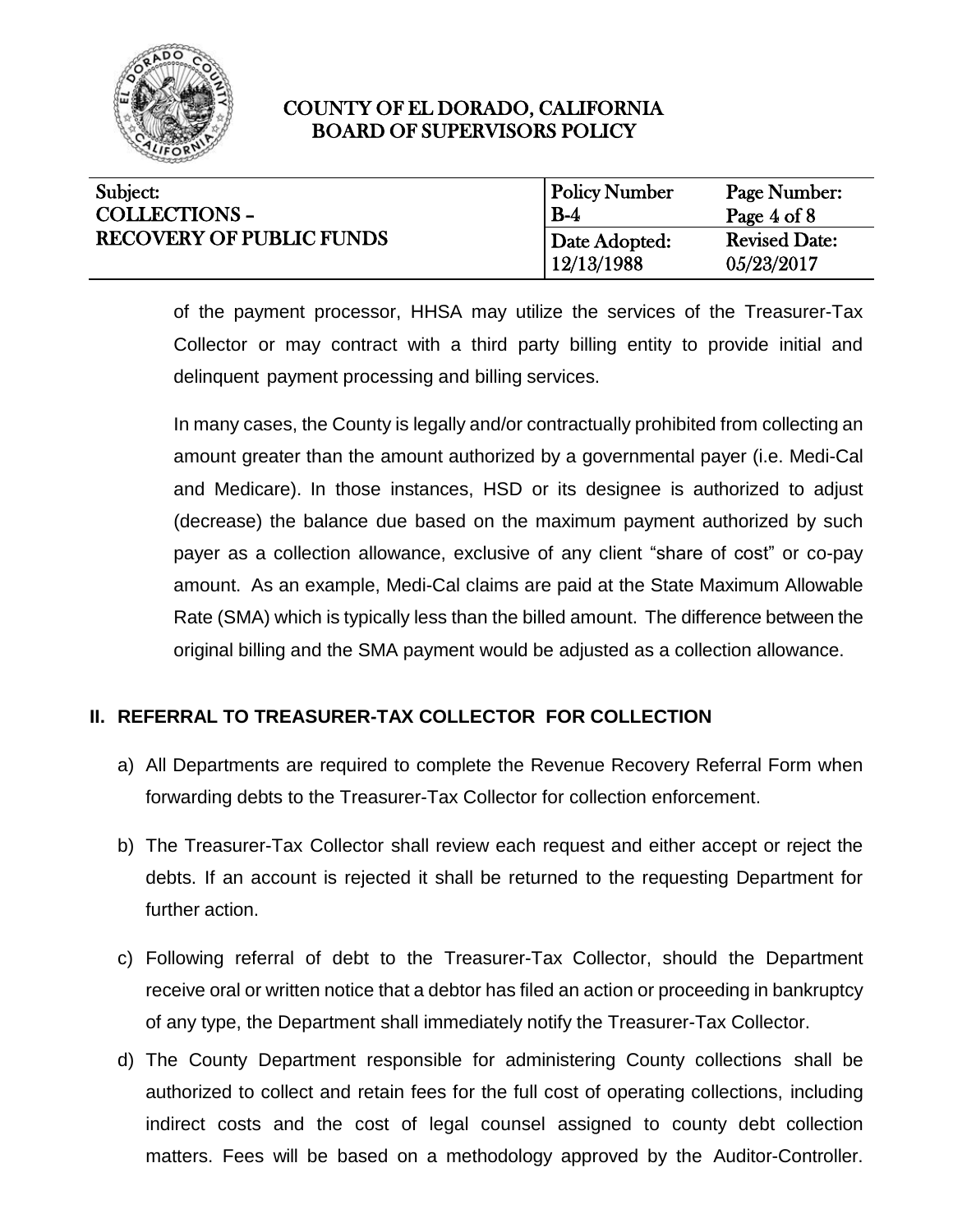

| Subject:                        | <b>Policy Number</b> | Page Number:         |
|---------------------------------|----------------------|----------------------|
| <b>COLLECTIONS -</b>            | $B-4$                | Page 5 of 8          |
| <b>RECOVERY OF PUBLIC FUNDS</b> | Date Adopted:        | <b>Revised Date:</b> |
|                                 |                      |                      |

Departments will be notified of this fee on an annual basis.

- e) After a debt is referred to the Treasurer-Tax Collector for collection, any negotiations to settle accounts must be handled by Treasurer-Tax Collector staff.
- f) The decision to allow a Department to recall a case that was referred to the Treasurer-Tax Collector will be made on a case-by-case basis at the discretion of Treasurer-Tax Collector management staff.

# **III. REFERRAL OF CERTAIN DEBT TO COUNTY COUNSEL**

- a) Any Department receiving oral or written notice that a debtor of the County has filed an action or proceeding in bankruptcy of any type should immediately refer the case to County Counsel for legal advice if the debt has not previously been referred to the Treasurer-Tax Collector for collection.
- b) Collection of the full amount of legal obligations shall be accomplished to the greatest extent practicable, taking into account the totality of circumstances relating to any particular case including but not limited to the reasonableness of enforcement and the best interests of the public. For matters in litigation or pending litigation, County Counsel shall have authority to resolve any collection matter in which the original claim is less than twenty-five thousand dollars (\$25,000.00) upon determination that such action is in the best interests of the public.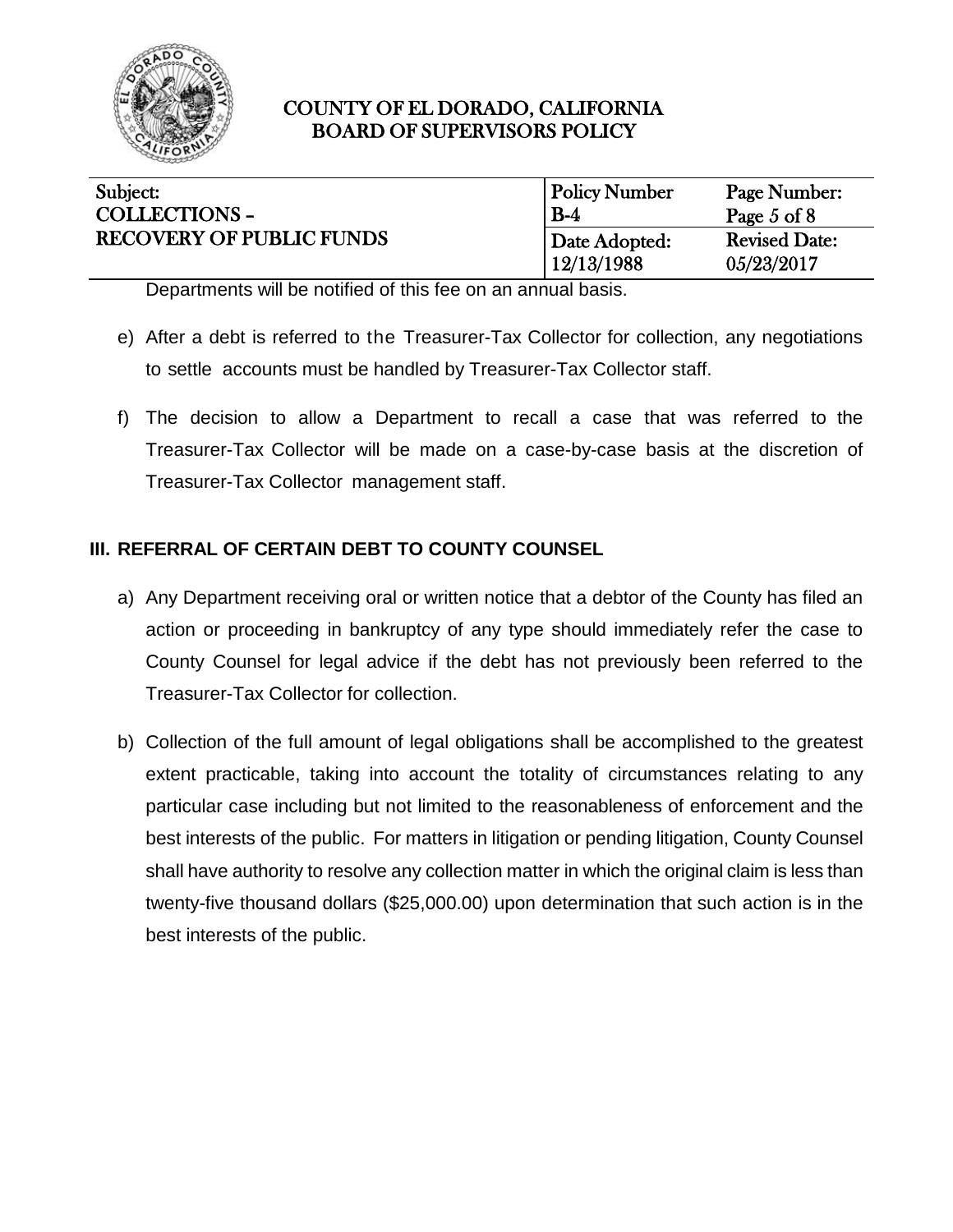

| Subject:                        | <b>Policy Number</b> | Page Number:         |
|---------------------------------|----------------------|----------------------|
| <b>COLLECTIONS -</b>            | $B-4$                | Page 6 of $8$        |
| <b>RECOVERY OF PUBLIC FUNDS</b> | Date Adopted:        | <b>Revised Date:</b> |
|                                 | 12/13/1988           | 05/23/2017           |

### **IV. DISCHARGE OF ACCOUNTABILITY**

### **Government Code Section 25257 to 25259.5**

These code sections govern the discharge of accountability of debts due and payable to the County. The law allows the Board of Supervisors to make an order discharging the department, officer, or employee from further accountability and if appropriate may direct the County Auditor-Controller to adjust any charge against the department, officer, or employee in a like amount.

The discharge from accountability does not constitute a release of any person from liability for payment of any amount.

- a) When County debts are determined to be uncollectible for any of the following reasons, the accounts shall be presented to the Board of Supervisors annually for discharge from further accountability to collect the debts:
	- 1. The amount owing is too small to justify the cost of collection;
	- 2. Death of the debtor;
	- 3. Bankruptcy;
	- 4. Statute of Limitations has expired.
- b) The application for discharge of accountability shall include the following:
	- 1. The amount owing;
	- 2. The names of the debtors or persons liable and the amounts owed by each, except where disclosure of such information is prohibited by state or federal law;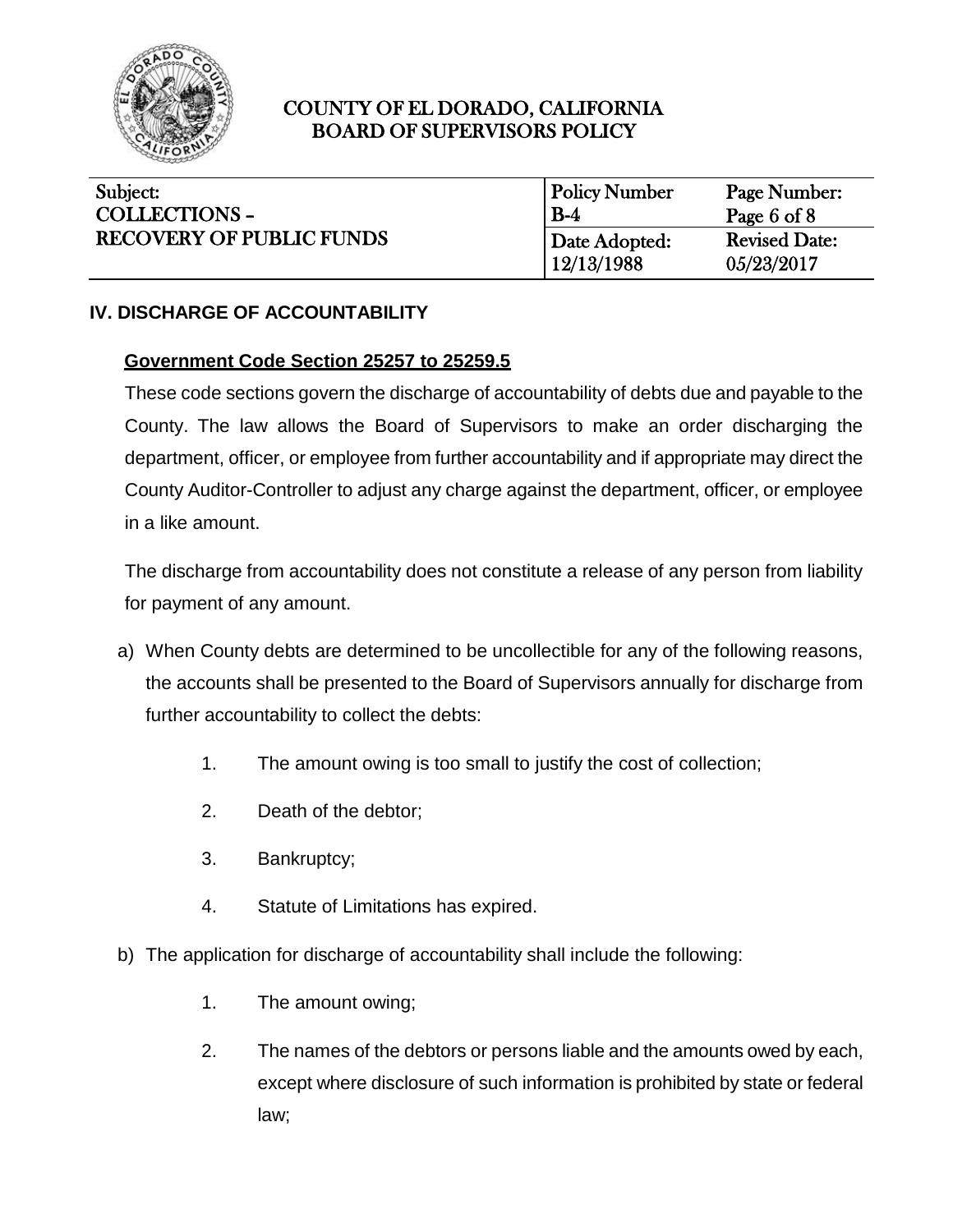

| Subject:                        | <b>Policy Number</b> | Page Number:           |
|---------------------------------|----------------------|------------------------|
| <b>COLLECTIONS -</b>            | $B-4$                | Page $7 \text{ of } 8$ |
| <b>RECOVERY OF PUBLIC FUNDS</b> | Date Adopted:        | <b>Revised Date:</b>   |
|                                 | 12/13/1988           | 05/23/2017             |

- 3. The specific reason (under Section a) for the request to discharge the debt;
- 4. A verification by the applicant that the facts presented are true and correct.

### **V. IMPLEMENTATION**

Each department, to the extent permitted by law, shall review its internal policies, practices and procedures to ensure consistency with this policy and to avoid further services or additional assistance to debtors who currently owe repayment or are in default of an obligation to that department or to the County.

### **VI. JOINT AND SEVERAL OBLIGATIONS**

It shall be the County policy that obligations imposed by law as "joint and several" shall be enforced accordingly, i.e., where the law specified one or more parties are responsible for payment of an obligation, no "splitting" is to be utilized and the debt is to be enforced fully against each and every party until paid in full.

# **VII. RATES AND FEES**

Unless otherwise provided by law, the rate used to calculate the amount obligated to be repaid by responsible parties shall be that rate established and in effect at the time the obligation is incurred. For matters that have proceeded to judgment, the judgment amount together with any additional charges or fees is the amount of the obligation. For matters that are in litigation or pending litigation, the established rate may be adjusted to conform to law or the sufficiency of proof.